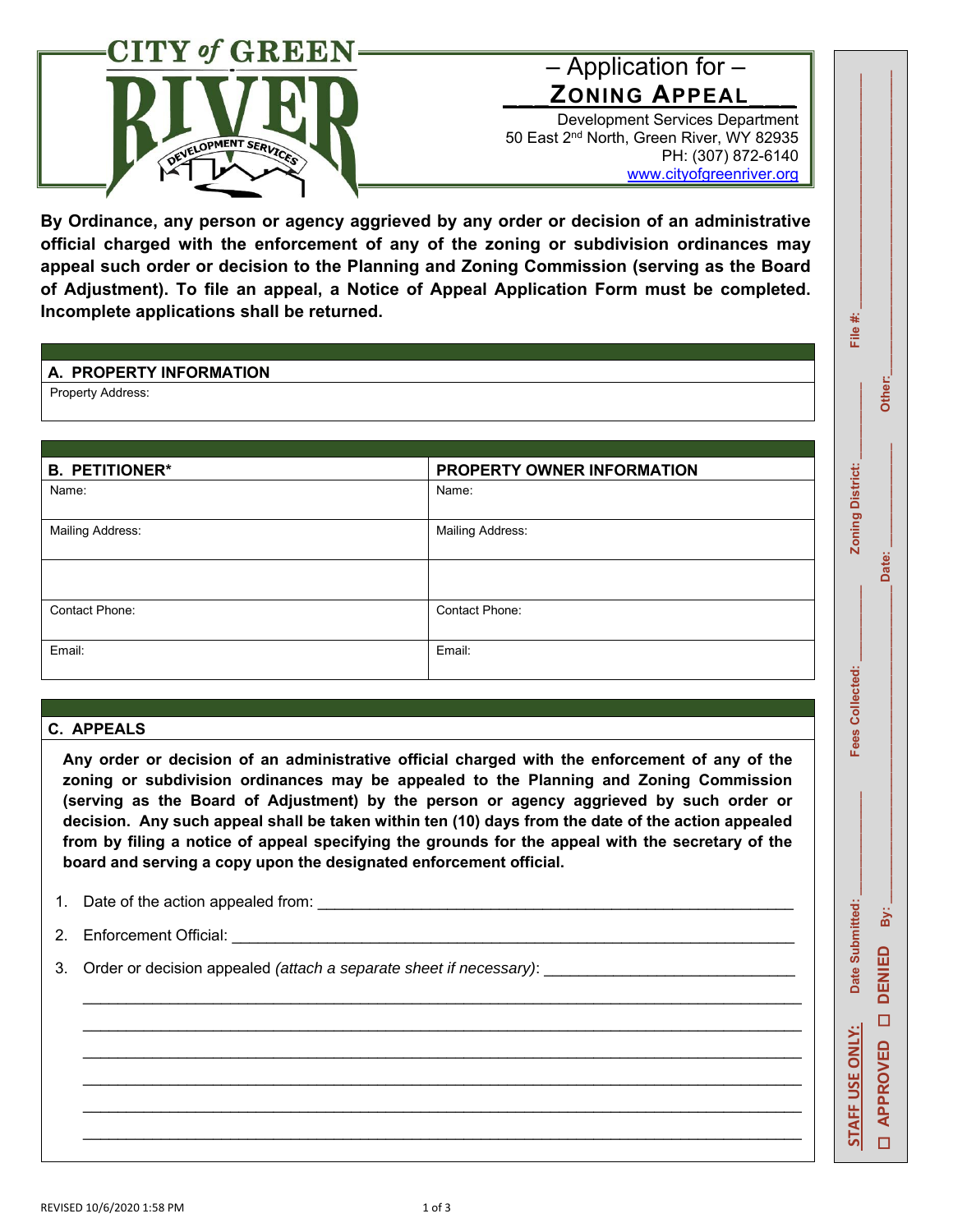#### **D. RULES FOR PROCEEDING**

**Decisions of the Planning and Zoning Commission (serving as the Board of Adjustment) in regard to appeals from an order or decision of any agency or official, or in regard to variances from the provisions of the zoning ordinance, shall be reached only after a public hearing. The board shall fix a reasonable time and place for the hearing and shall proceed in accordance with the following rules:** 

- (A) Public notice shall be given of all hearings. Public notice shall consist of the posting of a sign or signs by the applicant on the affected property for at least fifteen (15) days prior to the date of the hearing and two (2) successive publications of a notice by the city in a newspaper of general circulation beginning at least fifteen (15) days prior to the hearing. The posted signs shall be in number, size and location as prescribed by the secretary to the board of adjustment. Both the sign and the newspaper notices shall identify the applicant, shall briefly state the nature of the appeal or the variance sought, and shall give the date, time and place of the hearing. All hearings and other meetings of the board shall be open to the public. The applicant shall be responsible for the removal of the sign or signs within five (5) days after the hearing.
- (B) Due notice of the hearing shall also be given to the parties at interest, including the building inspector and the planning commission. These agencies shall be permitted to be heard on behalf of the city in all public hearings.
- (C) At any public hearing, any interested party may appear in person or be represented by an agent or attorney and, after being duly sworn, may offer evidence and testimony and cross-examine witnesses.
- (D) All witnesses shall be sworn by the chairman or acting chairman or shall affirm their testimony in the manner required in courts of record.
- (E) All testimony and evidence shall be presented publicly.
- (F) The board shall keep a record of the proceedings for each matter heard which shall be kept on file in the office of the board and copies made available to any party at cost. The record of proceedings may include documents and physical evidence considered in the case.
- (G) The board shall render a written decision on each case heard within thirty (30) days of the hearing. Each decision must be accompanied by reasons therefore and based on findings of fact. The record shall show the grounds for each decision and the vote of each member upon each question. The record of proceedings shall be a public record.
- (H) The concurring vote of four (4) members of the board shall be necessary to reverse any order, requirement, decision or determination of the building official, or to decide in favor of the applicant upon any matter which it is required to pass concerning this ordinance, or to affect any variation of this ordinance.